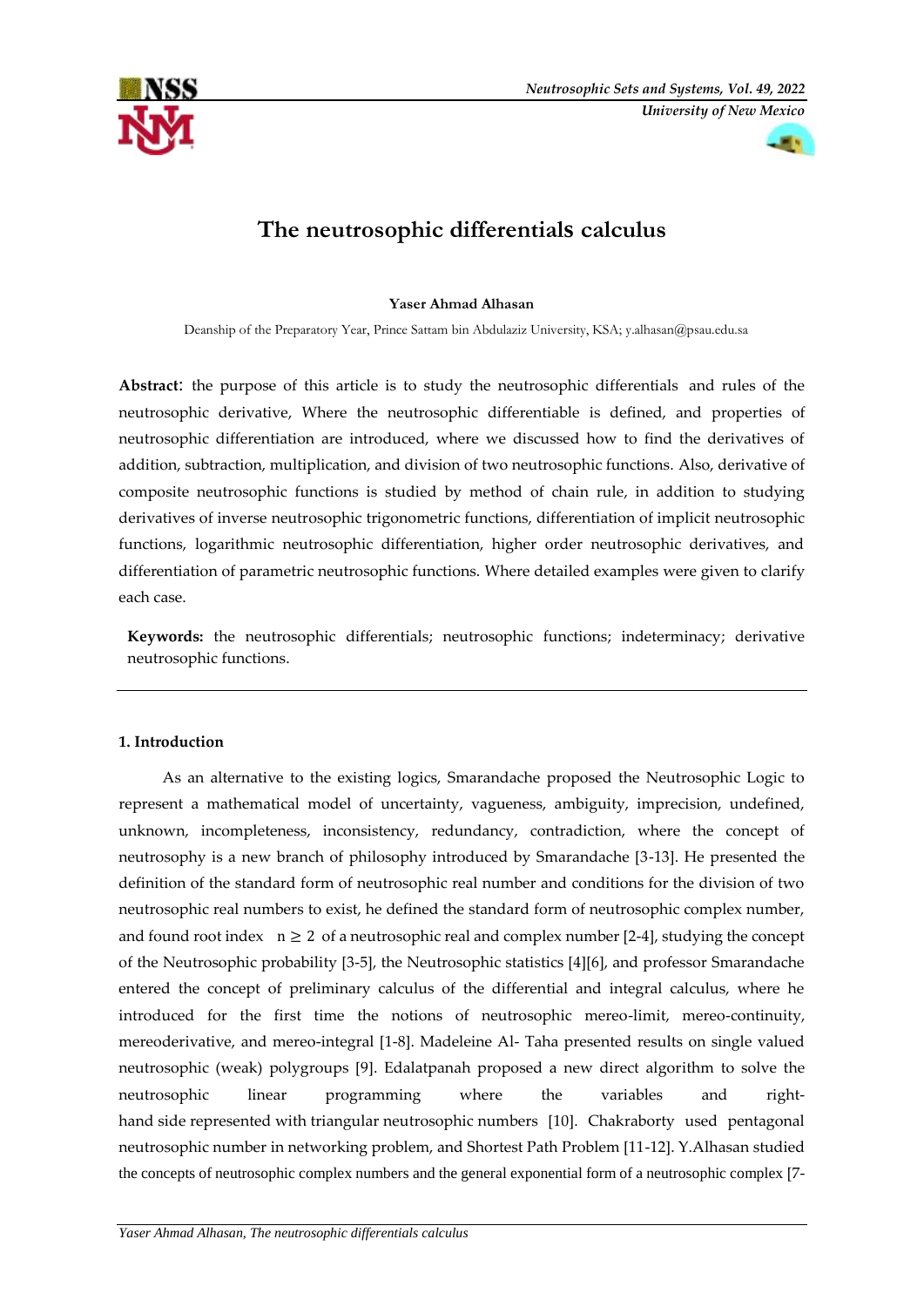14]. On the other hand, M.Abdel-Basset presented study in the science of neutrosophic about an approach of TOPSIS technique for developing supplier selection with group decision making under type-2 neutrosophic number [15]. Also the neutrosophic integrals are introduced by Y.Alhasan [16-17].

 Paper consists of 5 sections. In 1th section, provides an introduction, in which neutrosophic science review has given. In 2th section, some definitions and examples of neutrosophic real number neutrosophic. The 3th section frames the neutrosophic differentiable and rules of the neutrosophic derivative, properties of neutrosophic differentiation are introduced, where we discussed how to find the derivatives of addition, subtraction, multiplication, and division of two neutrosophic functions, derivative of composite neutrosophic functions is studied by method of chain rule. The 4th section introduces the derivatives of inverse neutrosophic trigonometric functions, differentiation of implicit neutrosophic functions, logarithmic neutrosophic differentiation, higher order neutrosophic derivatives, and differentiation of parametric neutrosophic functions. In 5th section, a conclusion to the paper is given.

### **2. Preliminaries**

#### **2.1. Neutrosophic Real Number [4]**

Suppose that w is a neutrosophic number, then it takes the following standard form:  $w = a +$ bI where a, b are real coefficients, and I represent indeterminacy, such  $0.1 = 0$  and  $I^n = I$ , for all positive integers  $n$ .

#### **2.2. Division of neutrosophic real numbers [4]**

Suppose that  $w_1, w_2$  are two neutrosophic numbers, where

 $w_1 = a_1 + b_1 I$ , *l*,  $w_2 = a_2 + b_2 I$ To find  $(a_1 + b_1) \div (a_2 + b_2)$ , we can write:

$$
\frac{a_1 + b_1 I}{a_2 + b_2 I} \equiv x + yI
$$

where x and y are real unknowns.

$$
a_1 + b_1 I \equiv (a_2 + b_2 I)(x + yI)
$$

$$
a_1 + b_1 I \equiv a_2 x + (b_2 x + a_2 y + b_2 y)I
$$

by identifying the coefficients, we get

 $a_1 = a_2 x$ 

$$
b_1 = b_2 x + (a_2 + b_2) y
$$

We obtain unique one solution only, provided that:

$$
\begin{vmatrix} a_2 & 0 \\ b_2 & a_2 + b_2 \end{vmatrix} \neq 0 \Rightarrow a_2(a_2 + b_2) \neq 0
$$

Hence:  $a_2 \neq 0$  and  $a_2 \neq -b_2$  are the conditions for the division of two neutrosophic real numbers to exist.

Then:

$$
\frac{a_1 + b_1 l}{a_2 + b_2 l} = \frac{a_1}{a_2} + \frac{a_2 b_1 - a_1 b_2}{a_2 (a_2 + b_2)}.
$$

#### **3. The neutrosophic differentials**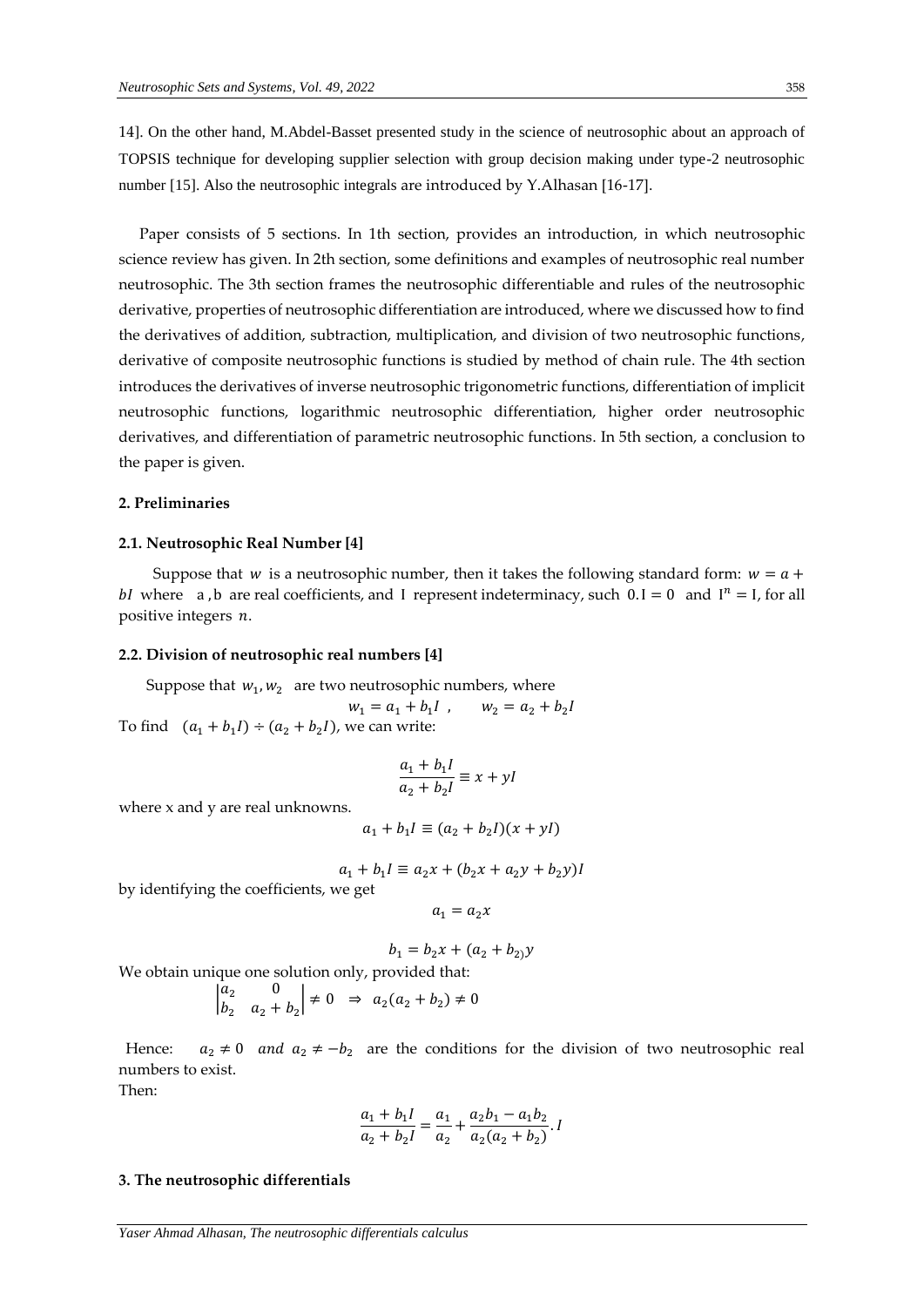#### **Definition3.1**

Let  $f: D_f \subseteq R \rightarrow R_f \cup \{I\}$ , if:

$$
\lim_{h+h_0l\to 0+0l}\frac{f(x+h+h_0I)-f(x,I)}{h+h_0l}
$$

exist, then we say that the function  $f(x, I)$  is differentiable with respect to  $x$  and it is given by the formula:

$$
f(x, I) = \lim_{h+h_0 I \to 0+0I} \frac{f(x+h+h_0 I) - f(x, I)}{h+h_0 I}
$$

Where  $h + h_0 I$  is amount of indetermined small change in x, and  $h, h_0$  are real numbers, while  $I =$ indeterminacy.

### **Note:**

- 1) The tangent slop to  $f(x, I)$  at  $x_0 = a + bl$  is  $m_I = \hat{f}(a + bl)$ .
- 2) The equation of the tangent to  $f(x, I)$  at  $x_0 = a + bI$  is:

$$
y - f(a + bI) = \hat{f}(a + bI)(x - a - bI)
$$

where  $a, b$  are real numbers, while  $I =$  indeterminacy.

### **Example3.1**

Differentiate  $f(x, l) = Ix^2$  with respect to x using definition, and find an equation of the tangent line to the curve at  $x_0 = 3 + 3I$ .

#### **Solution:**

$$
f(x, I) = \lim_{h+h_0I \to 0+0I} \frac{f(x+h+h_0I) - f(x, I)}{h+h_0I}
$$
  
\n
$$
f(x, I) = \lim_{h+h_0I \to 0+0I} \frac{I(x+h+h_0I)^2 - Ix^2}{h+h_0I}
$$
  
\n
$$
= \lim_{h+h_0I \to 0+0I} \frac{I(x^2 + 2(h+h_0I)x + (h+h_0I)^2) - Ix^2}{h+h_0I}
$$
  
\n
$$
= \lim_{h+h_0I \to 0+0I} \frac{Ix^2 + 2(h+h_0I)xI + (h+h_0I)^2I - Ix^2}{h+h_0I}
$$
  
\n
$$
= \lim_{h+h_0I \to 0+0I} \frac{2(h+h_0I)xI + (h+h_0I)^2I}{h+h_0I}
$$
  
\n
$$
= \lim_{h+h_0I \to 0+0I} \frac{(h+h_0I)[2xI + (h+h_0I)I]}{h+h_0I}
$$
  
\n
$$
= \lim_{h+h_0I \to 0+0I} [2xI + (h+h_0I)I]
$$

$$
\Rightarrow
$$

 $\hat{f}(x,I) = 2xI$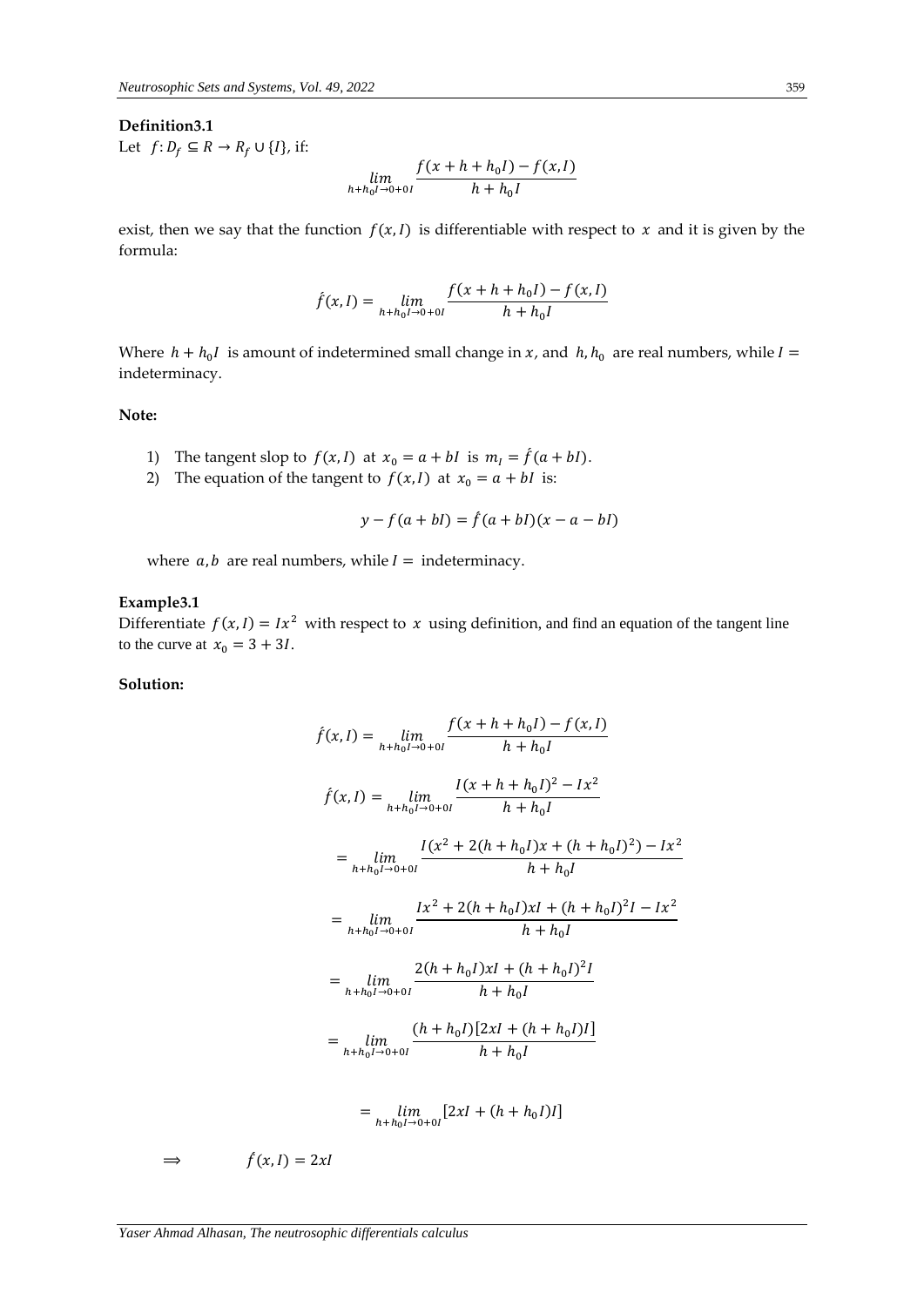Finding the tangent equation:

$$
mI = f(3 + 3I) = 2I(3 + 3I) = 12I
$$

$$
f(3 + 3I) = I(3 + 3I)2 = 24I
$$

Then:

$$
y - f(a + bl) = \hat{f}(a + bl)(x - a - bl)
$$
  

$$
y - 24l = 12l (x - 3 - 3l)
$$
  

$$
y = 12l x - 72l + 24l
$$
  

$$
y = 12l x - 48l
$$

**Example3.2**

Differentiate  $f(x, I) = sin(5x + 3I)$  with respect to  $x$  using definition. **Solution:**

$$
f(x, I) = \lim_{h+h_0I \to 0+0I} \frac{f(x+h+h_0I) - f(x, I)}{h+h_0I}
$$
  

$$
f(x, I) = \lim_{h+h_0I \to 0+0I} \frac{\sin(5(x+h+h_0I) + 3I) - \sin(5x + 3I)}{h+h_0I}
$$
  

$$
= \lim_{h+h_0I \to 0+0I} \frac{\sin(5x + 3I + 5(h+h_0I)) - \sin(5x + 3I)}{h+h_0I}
$$

$$
= \lim_{h+h_0I \to 0+0I} \frac{\cos\left(5x+3I+\frac{5}{2}(h+h_0I)\right)\sin\left(\frac{5}{2}(h+h_0I)\right)}{\frac{h+h_0I}{2}}
$$
  

$$
= \lim_{h+h_0I \to 0+0I} \cos\left(5x+3I+\frac{5}{2}(h+h_0I)\right) \lim_{h+h_0I \to 0+0I} \frac{\sin\left(\frac{5}{2}(h+h_0I)\right)}{\frac{h+h_0I}{2}}
$$
  

$$
= \lim_{h+h_0I \to 0+0I} \cos\left(5x+3I+\frac{5}{2}(h+h_0I)\right) \lim_{h+h_0I \to 0+0I} \frac{5\sin\left(\frac{5}{2}(h+h_0I)\right)}{\frac{5(h+h_0I)}{2}}
$$

$$
\Rightarrow \qquad f(x,l) = 5\cos(5x+3l)
$$

**Example3.3** Differentiate  $f(x, I) = \sqrt{3Ix + 4I}$  with respect to  $x$  using definition. **Solution:**

$$
\hat{f}(x, I) = \lim_{h+h_0 I \to 0+0I} \frac{f(x+h+h_0 I) - f(x, I)}{h+h_0 I}
$$

$$
\hat{f}(x, I) = \lim_{h+h_0 I \to 0+0I} \frac{\sqrt{3I(x+h+h_0 I) + 4I} - \sqrt{3Ix + 4I}}{h+h_0 I}
$$

*Yaser Ahmad Alhasan, The neutrosophic differentials calculus*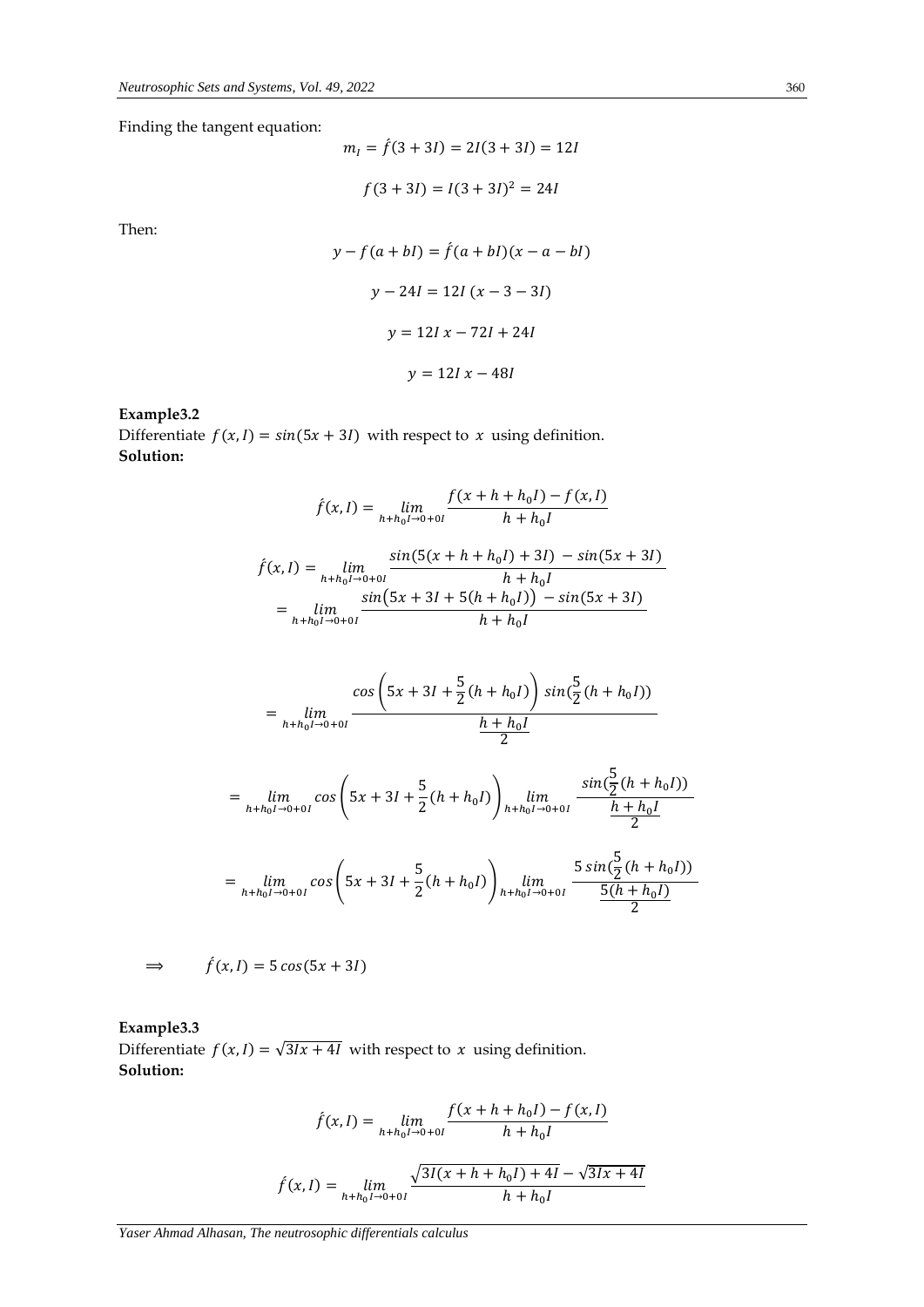$$
= \lim_{h+h_0l \to 0+0l} \frac{\sqrt{3l(x+h+h_0l)+4l} - \sqrt{3lx+4l}}{h+h_0l} \frac{\sqrt{3l(x+h+h_0l)+4l} + \sqrt{3lx+4l}}{\sqrt{3l(x+h+h_0l)+4l} + \sqrt{3lx+4l}}
$$

$$
= \lim_{h+h_0I \to 0+0I} \frac{3I(x+h+h_0I) + 4I - 3Ix - 4I}{(h+h_0I)(\sqrt{3I(x+h+h_0I) + 4I} + \sqrt{3Ix + 4I})}
$$

$$
= \lim_{h+h_0I \to 0+0I} \frac{3Ix + 3I(h+h_0I) + 3Ix}{(h+h_0I)(\sqrt{3I(x+h+h_0I) + 4I} + \sqrt{3Ix + 4I})}
$$

$$
= \lim_{h+h_0l \to 0+0l} \frac{3I(h+h_0l)}{(h+h_0l)(\sqrt{3I(x+h+h_0l)+4I}+\sqrt{3Ix+4I})}
$$

$$
= \lim_{h+h_0I \to 0+0I} \frac{3I}{\left(\sqrt{3I(x+h+h_0I)+4I} + \sqrt{3Ix+4I}\right)}
$$

$$
\Rightarrow \qquad f(x, I) = \frac{3I}{2\sqrt{3Ix + 4I}}
$$

### **3.1 The rules of the neutrosophic derivative**

We can prove each of the following, using the Definition3.1:

1) 
$$
\frac{d}{dx}(c+dl) = 0 + 0I
$$
; where *c*, *d* are real numbers, while *I* = indeterminacy.  
\n2)  $\frac{d}{dx}[(a + bl)x + c + dl] = a + bl$ ; where *c*, *d* are real numbers, while *I* = indeterminacy.  
\n3)  $\frac{d}{dx}[(a + bl)x^n] = n(a + bl)x^{n-1}$ ; *n* is real number.  
\n4)  $\frac{d}{dx}[e^{(a+bI)x+c+dl}] = (a + bl)e^{(a+bI)x+c+dl}$   
\n5)  $\frac{d}{dx}(c + dl)^x = (c + dl)^x ln(c + dl)$   
\nWhere *c* > 0, *d* > 0 and *I*  $\ge$  0 or *c* > 0, *d* < 0 and *I*  $\le$  0  
\n6)  $\frac{d}{dx}[log_{a+bI}x] = \frac{1}{x ln(a+bI)}$ 

Where  $a > 0$ ,  $b > 0$  and  $l \ge 0$  or  $a > 0$ ,  $b < 0$  and  $l \le 0$ 

7) 
$$
\frac{d}{dx}[\ln((a+bl)x+c+dl)] = \frac{a+bl}{(a+bl)x+c+dl}
$$

 $x \ln(a+b)$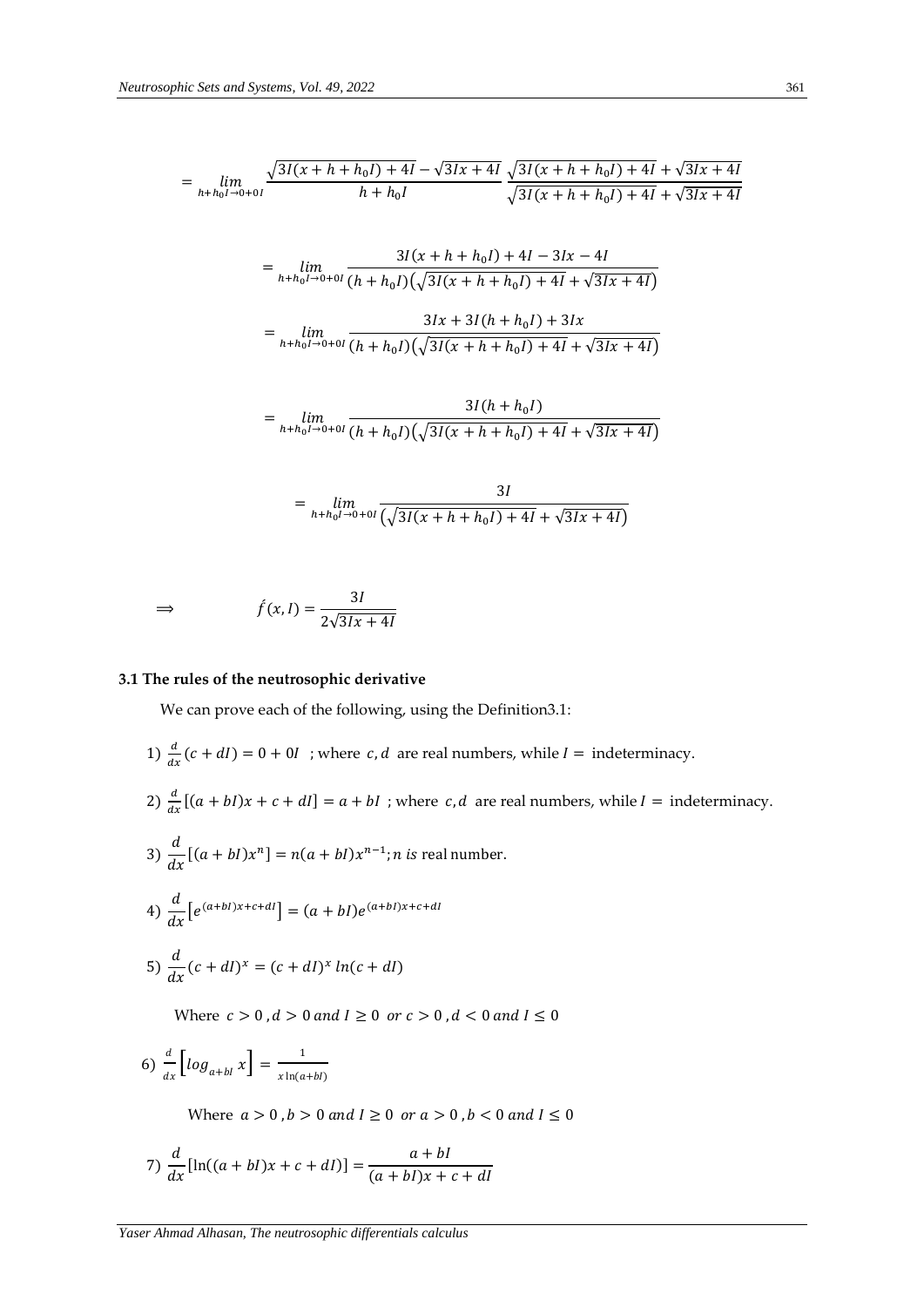8) 
$$
\frac{d}{dx}[\sqrt{(a+bl)x+c+dl}] = \frac{a+bl}{2\sqrt{(a+bl)x+c+dl}}
$$
  
9) 
$$
\frac{d}{dx}[sin((a+bl)x+c+dl)] = (a+bl)cos((a+bl)x+c+dl)
$$
  
10) 
$$
\frac{d}{dx}[cos((a+bl)x+c+dl)] = -(a+bl)sin((a+bl)x+c+dl)
$$
  
11) 
$$
\frac{d}{dx}[tan((a+bl)x+c+dl)] = (a+bl)sec^{2}((a+bl)x+c+dl)
$$
  
12) 
$$
\frac{d}{dx}[cot((a+bl)x+c+dl)] = -(a+bl)csc^{2}((a+bl)x+c+dl)
$$
  
13) 
$$
\frac{d}{dx}[sec((a+bl)x+c+dl)] = (a+bl)sec((a+bl)x+c+dl)tan((a+bl)x+c+dl)
$$
  
14) 
$$
\frac{d}{dx}[csc((a+bl)x+c+dl)] = -(a+bl)csc((a+bl)x+c+dl)cot((a+bl)x+c+dl)
$$

# Proof (3):

$$
\frac{d}{dx}[(a+bl)x^n] = \lim_{h+h_0l \to 0+0l} \frac{f(x+h+h_0l) - f(x,l)}{h+h_0l}
$$

$$
= \lim_{h+h_0l \to 0+0l} \frac{(x+h+h_0l)^n - (a+bl)x^n}{h+h_0l}
$$

$$
= \lim_{h+h_0l \to 0+0l} \frac{\left[ (a+bl)x^n + n(a+bl)x^{n-1}(h+h_0l) + \frac{n(n-1)}{2!}(a+bl)x^{n-2}(h+h_0l)^2 + \dots + n(a+bl)x(h+h_0l)^{n-1} + (h+h_0l)^n \right] - (a+bl)x^n}{h+h_0l}
$$

$$
= \lim_{h+h_0I \to 0+0I} \left[ \frac{n(a+bl)x^{n-1}(h+h_0I) + \frac{n(n-1)}{2!}(a+bl)x^{n-2}(h+h_0I)^2 + \dots + n(a+bl)x(h+h_0I)^{n-1} + (h+h_0I)^n}{h+h_0I} \right]
$$

$$
= \lim_{h+h_0l \to 0+0l} \left[ n(a+bl)x^{n-1} + \frac{n(n-1)}{2!} (a+bl)x^{n-2}(h+h_0l) + \dots + n(a+bl)x(h+h_0l)^{n-2} + (h+h_0l)^{n-1} \right]
$$

$$
= n(a + bI)x^{n-1} + 0 + \dots + 0 + 0
$$

$$
= n(a + bI)x^{n-1}
$$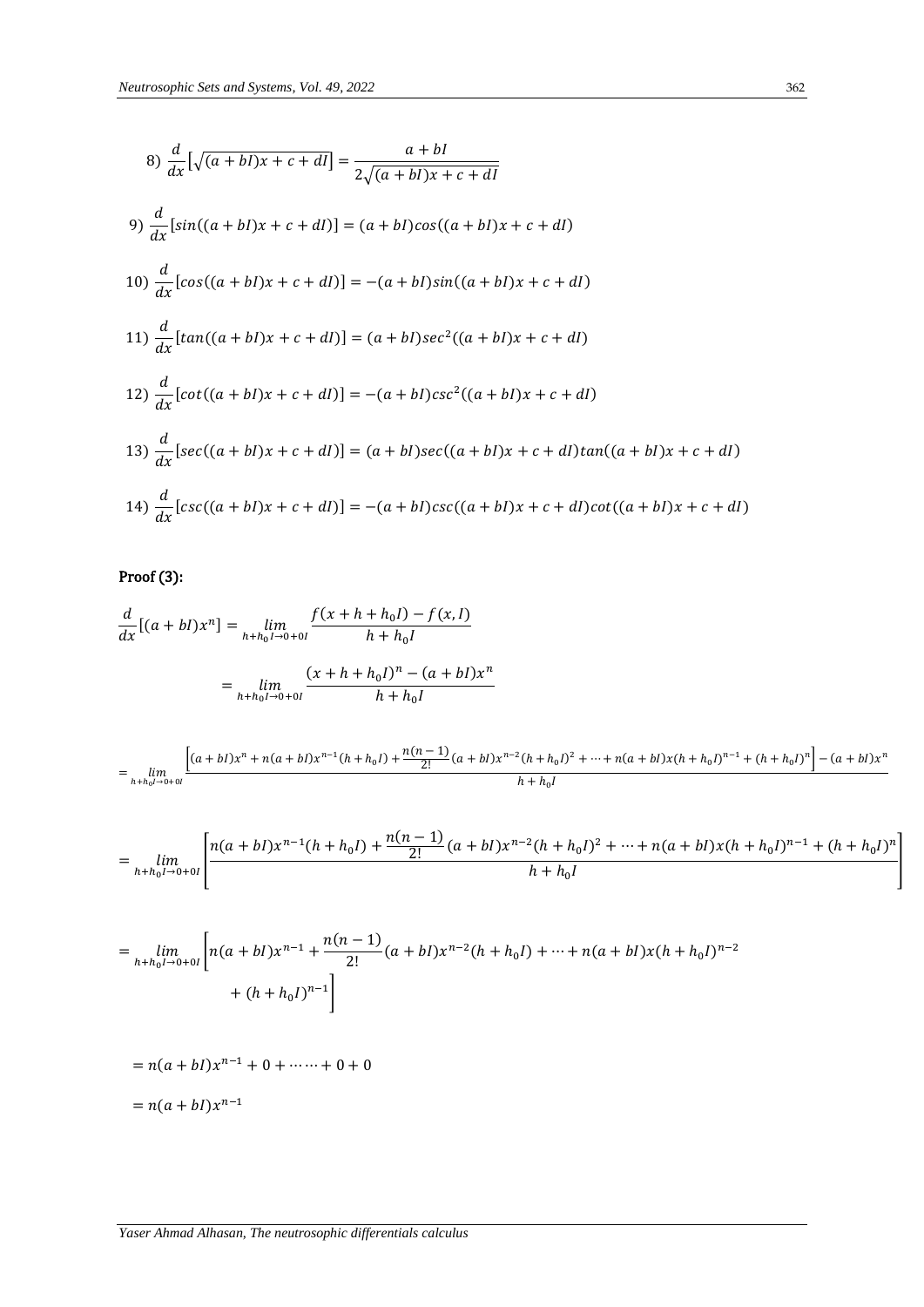### **Example3.1.1**

1) 
$$
\frac{d}{dx}(5-6i) = 0 + 0i = 0
$$
  
\n2)  $\frac{d}{dx}[(4+2i)x-8i] = 4 + 2i$   
\n3)  $\frac{d}{dx}[(7+3i)x^4] = (28+12i)x^3$   
\n4)  $\frac{d}{dx}[e^{(3+i)x+5i}] = (3+i)e^{(3+i)x+5i}$   
\n5)  $\frac{d}{dx}(5+2i)^x = (5+2i)^x ln(5+2i) ;$  case  $i \ge 0$   
\n6)  $\frac{d}{dx}(3-i)^x = (3-i)^x ln(3-i) ;$  case  $i \le 0$   
\n7)  $\frac{d}{dx}[ln((3+2i)x+6+7i)] = \frac{3+2i}{(3+2i)x+6+7i}$   
\n8)  $\frac{d}{dx}[\sqrt{(5+4i)x+9+i}] = \frac{5+4i}{2\sqrt{(5+4i)x+9+i}}$   
\n9)  $\frac{d}{dx}[sin((6-2i)x+9i)] = (6-2i)cos((6-2i)x+9i)$   
\n10)  $\frac{d}{dx}[cos((3-3i)x+2-i)] = (-3+3i)sin((3-3i)x+2-i)$   
\n11)  $\frac{d}{dx}[tan((8+9i)x+6i)] = (8+9i)sec^2((8+9i)x+6i)$   
\n12)  $\frac{d}{dx}[csc((3-4i)x+6+i)] = (-3+4i)csc((3-4i)x+6+i)cot((3-4i)x+6+i)$   
\n13)  $\frac{d}{dx}[log_{3+5i}x] = \frac{1}{x ln(3+5i)} ;$  case  $i \ge 0$ 

# **3.2 Properties of neutrosophic differentiation:**

### **3.2.1 Derivative of sum or difference of neutrosophic functions.**

Suppose that  $f(x, I)$  and  $g(x, I)$  are any two differentiable neutrosophic functions, then:

$$
\frac{d}{dx}[f(x, I) \pm g(x, I)] = \frac{d}{dx}[f(x, I)] \pm \frac{d}{dx}[g(x, I)]
$$

**Proof:** 

$$
\frac{d}{dx}[f(x,l) + g(x,l)] =
$$
\n
$$
= \lim_{h+h_0l \to 0+0l} \frac{f(x+h+h_0l) \pm g(x+h+h_0l) - [f(x,l) + g(x,l)]}{h+h_0l}
$$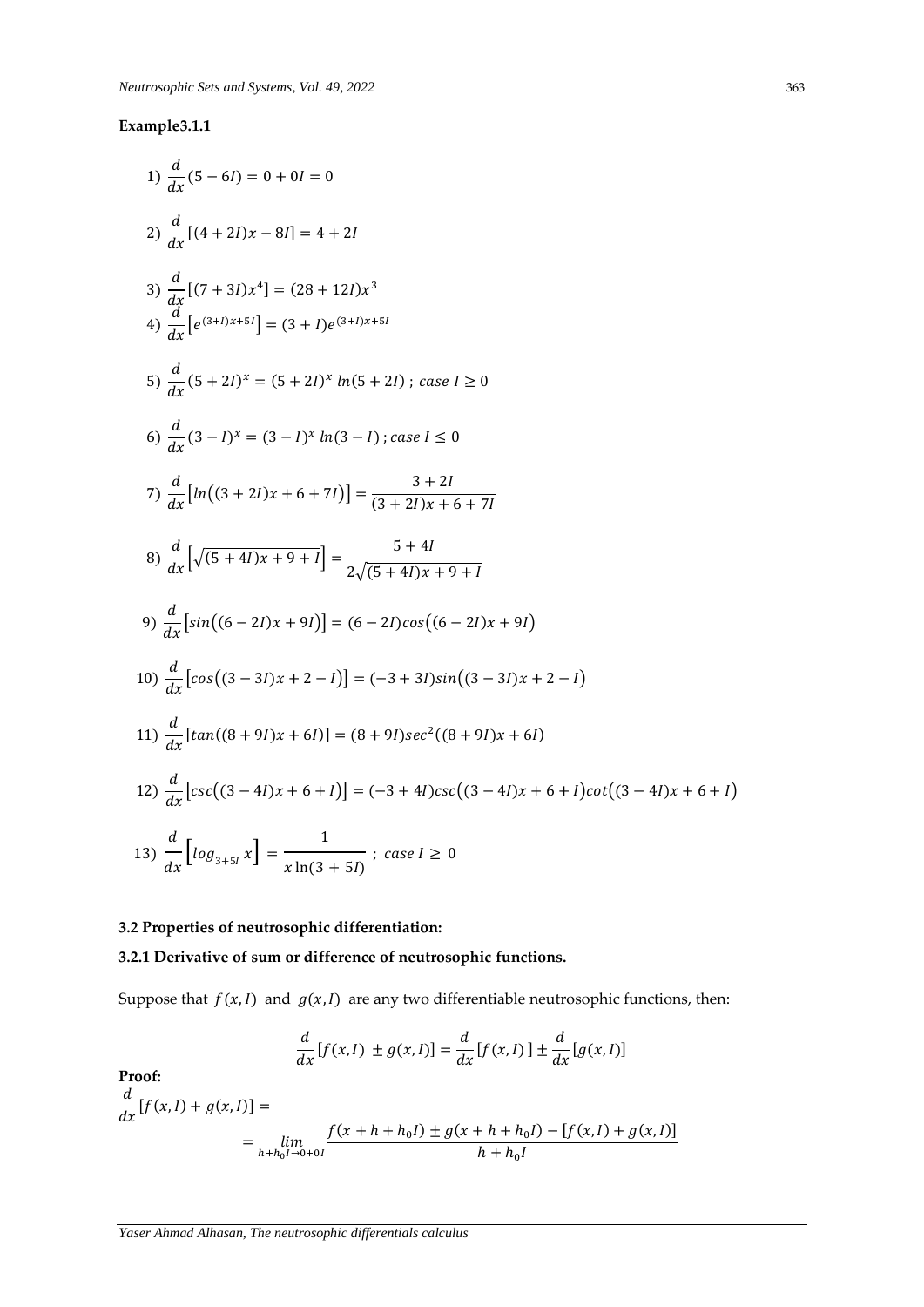$$
= \lim_{h+h_0I \to 0+0I} \frac{[f(x+h+h_0I) - f(x,I)] \pm [g(x+h+h_0I) - g(x,I)]}{h+h_0I}
$$
  

$$
= \lim_{h+h_0I \to 0+0I} \left[ \frac{[f(x+h+h_0I) - f(x,I)]}{h+h_0I} \pm \frac{[g(x+h+h_0I) - g(x,I)]}{h+h_0I} \right]
$$
  

$$
= \lim_{h+h_0I \to 0+0I} \frac{[f(x+h+h_0I) - f(x,I)]}{h+h_0I} \pm \lim_{h+h_0I \to 0+0I} \frac{[g(x+h+h_0I) - g(x,I)]}{h+h_0I}
$$
  

$$
= \frac{d}{dx}f(x,I) \pm \frac{d}{dx}g(x,I)
$$

**Example3.2.1**

1) 
$$
\frac{d}{dx} [3Ix^3 + \tan((8+9I)x)] = 9Ix^2 + (8+9I)\sec^2((8+9I)x)
$$
  
2) 
$$
\frac{d}{dx} [8Ix + ln((3+2I)x)] = 8I + \frac{3+2I}{(3+2I)x}
$$

# **3.2.2 Derivative of product of a neutrosophic constant & neutrosophic function**

$$
\frac{d}{dx}[(c+dl)f(x,l)] = (c+dl)\frac{d}{dx}[f(x,l)]
$$

where  $c, d$  are real numbers, while  $I =$  indeterminacy.

 **Proof:**

$$
\frac{d}{dx}[(c+dl)f(x,l)] = \lim_{h+h_0l \to 0+0l} \frac{(c+dl)f(x+h+h_0l) - (c+dl)f(x,l)}{h+h_0l}
$$

$$
= \lim_{h+h_0l \to 0+0l} (c+dl) \left[ \frac{f(x+h+h_0l) - f(x,l)}{h+h_0l} \right]
$$

$$
= (c+dl) \lim_{h+h_0l \to 0+0l} \left[ \frac{f(x+h+h_0l) - f(x,l)}{h+h_0l} \right]
$$

$$
= (c+dl) \frac{d}{dx} [f(x,l)]
$$

### **3.2.3 Derivative of product of two neutrosophic functions**

$$
\frac{d}{dx}[f(x,l), g(x,l)] = f(x,l)\frac{d}{dx}[g(x,l)] + g(x,l)\frac{d}{dx}[f(x,l)]
$$

**Proof:**

$$
\frac{d}{dx}[f(x,l), g(x,l)] =
$$
\n
$$
= \lim_{h+h_0l \to 0+0l} \frac{f(x+h+h_0l).g(x+h+h_0l) - f(x,l).g(x,l)}{h+h_0l}
$$
\n
$$
= \lim_{h+h_0l \to 0+0l} \frac{f(x+h+h_0l).g(x+h+h_0l) - f(x+h+h_0l)g(x,l) + f(x+h+h_0l)g(x,l) - f(x,l).g(x,l)}{h+h_0l}
$$
\n
$$
= \lim_{h+h_0l \to 0+0l} \left[ f(x+h+h_0l) \frac{g(x+h+h_0l) - g(x,l)}{h+h_0l} + g(x,l) \frac{f(x+h+h_0l) - f(x,l)}{h+h_0l} \right]
$$

*Yaser Ahmad Alhasan, The neutrosophic differentials calculus*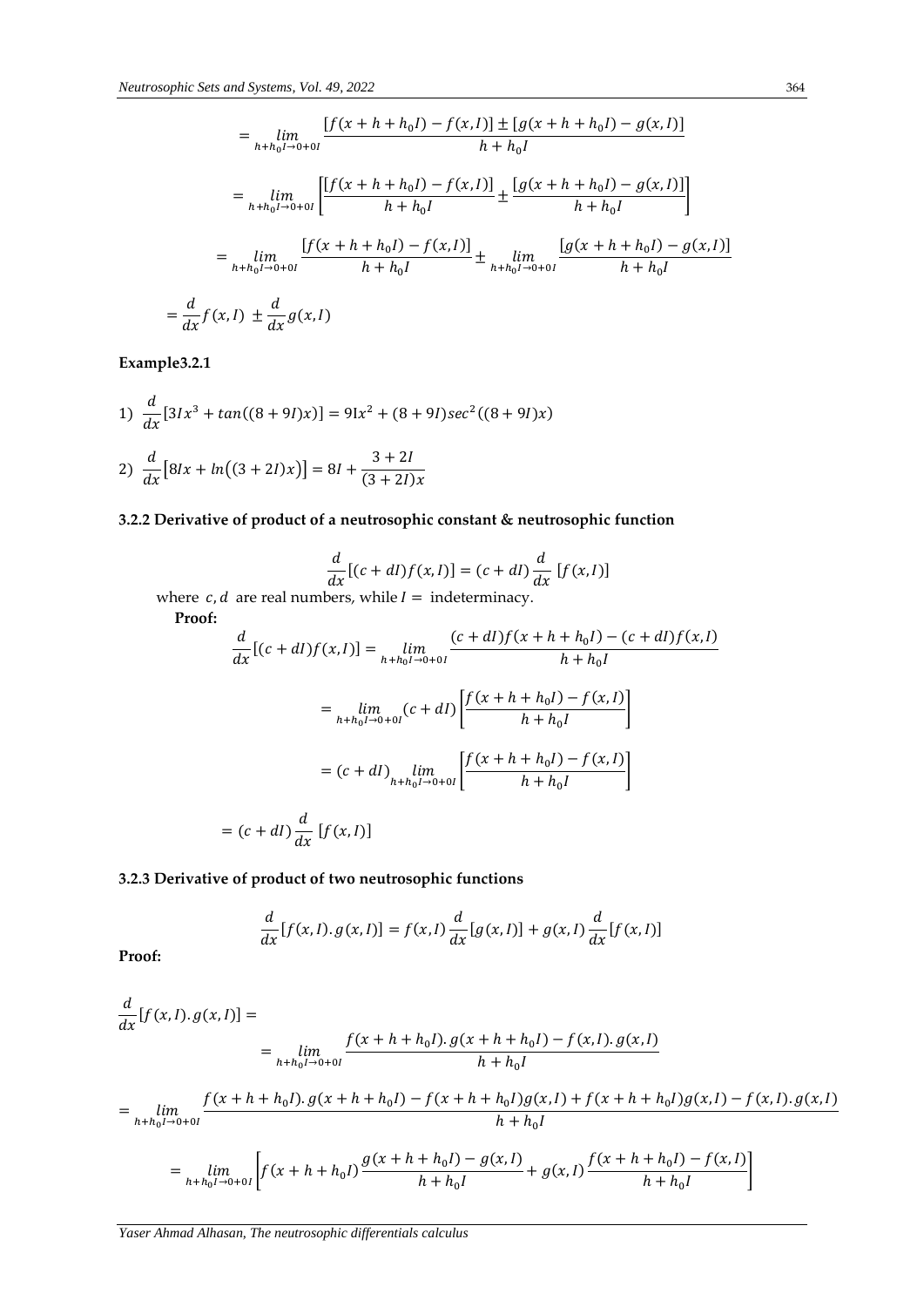$$
= \lim_{h+h_0I \to 0+0I} f(x+h+h_0I) \lim_{h+h_0I \to 0+0I} \frac{g(x+h+h_0I) - g(x,I)}{h+h_0I} + \lim_{h+h_0I \to 0+0I} g(x,I) \lim_{h+h_0I \to 0+0I} \frac{f(x+h+h_0I) - f(x,I)}{h+h_0I}
$$

$$
= f(x, I) \frac{d}{dx} [g(x, I)] + g(x, I) \frac{d}{dx} [f(x, I)]
$$

**Example3.2.2**

1) 
$$
\frac{d}{dx}[-7Ix^{2}sin((8+9I)x)] = -14x \cdot sin((8+9I)x) - 119Icos((8+9I)x)
$$
  
2) 
$$
\frac{d}{dx}[2Ix\sqrt{(5+4I)x+9+I}] = 2I\sqrt{(5+4I)x+9+I} + \frac{9Ix}{\sqrt{(5+4I)x+9+I}}
$$

# **3.2.3 Derivative of quotient of two neutrosophic functions**

$$
\frac{d}{dx} \left[ \frac{f(x, I)}{g(x, I)} \right] = \frac{f(x, I) \frac{d}{dx} [g(x, I)] - g(x, I) \frac{d}{dx} [f(x, I)]}{(g(x, I))^2}
$$
  
Proof:  

$$
\frac{d}{dx} \left[ \frac{f(x, I)}{g(x, I)} \right] = \lim_{h+h_0 I \to 0+0I} \frac{\frac{f(x + h + h_0 I)}{g(x + h + h_0 I)} - \frac{f(x, I)}{g(x, I)}}{h + h_0 I}
$$

$$
= \lim_{h+h_0 I \to 0+0I} \frac{f(x + h + h_0 I). g(x, I) - f(x, I). g(x, I) - f(x, I). g(x + h + h_0 I) + f(x, I). g(x, I)}{(h + h_0 I) g(x, I). g(x + h + h_0 I)}
$$

$$
= \lim_{h+h_0 I \to 0+0I} \left[ \frac{g(x, I) \frac{f(x + h + h_0 I) - f(x, I)}{h + h_0 I} - f(x, I) \frac{g(x + h + h_0 I) - g(x, I)}{h + h_0 I}}{g(x, I). g(x + h + h_0 I)} \right]
$$

$$
= \frac{\lim_{h+h_0 I \to 0+0I} \left[ g(x, I) \frac{f(x + h + h_0 I) - f(x, I)}{h + h_0 I} \right] - \lim_{h+h_0 I \to 0+0I} \left[ f(x, I) \frac{g(x + h + h_0 I) - g(x, I)}{h + h_0 I} \right]}{\lim_{h+h_0 I \to 0+0I} \left[ g(x, I). g(x + h + h_0 I) \right]}
$$

$$
=\frac{\lim_{h+h_0I\to 0+0I}g(x,I)\lim_{h+h_0I\to 0+0I}\frac{f(x+h+h_0I)-f(x,I)}{h+h_0I}-\lim_{h+h_0I\to 0+0I}f(x,I)\lim_{h+h_0I\to 0+0I}\frac{g(x+h+h_0I)-g(x,I)}{h+h_0I}}{\lim_{h+h_0I\to 0+0I}g(x,I)\lim_{h+h_0I\to 0+0I}g(x+h+h_0I)}
$$

$$
= \frac{d}{dx} \left[ \frac{f(x, I)}{g(x, I)} \right] = \frac{f(x, I) \frac{d}{dx} [g(x, I)] - g(x, I) \frac{d}{dx} [f(x, I)]}{g(x, I) \cdot g(x, I)}
$$

$$
= \frac{d}{dx} \left[ \frac{f(x, I)}{g(x, I)} \right] = \frac{f(x, I) \frac{d}{dx} [g(x, I)] - g(x, I) \frac{d}{dx} [f(x, I)]}{(g(x, I))^2}
$$

*Yaser Ahmad Alhasan, The neutrosophic differentials calculus*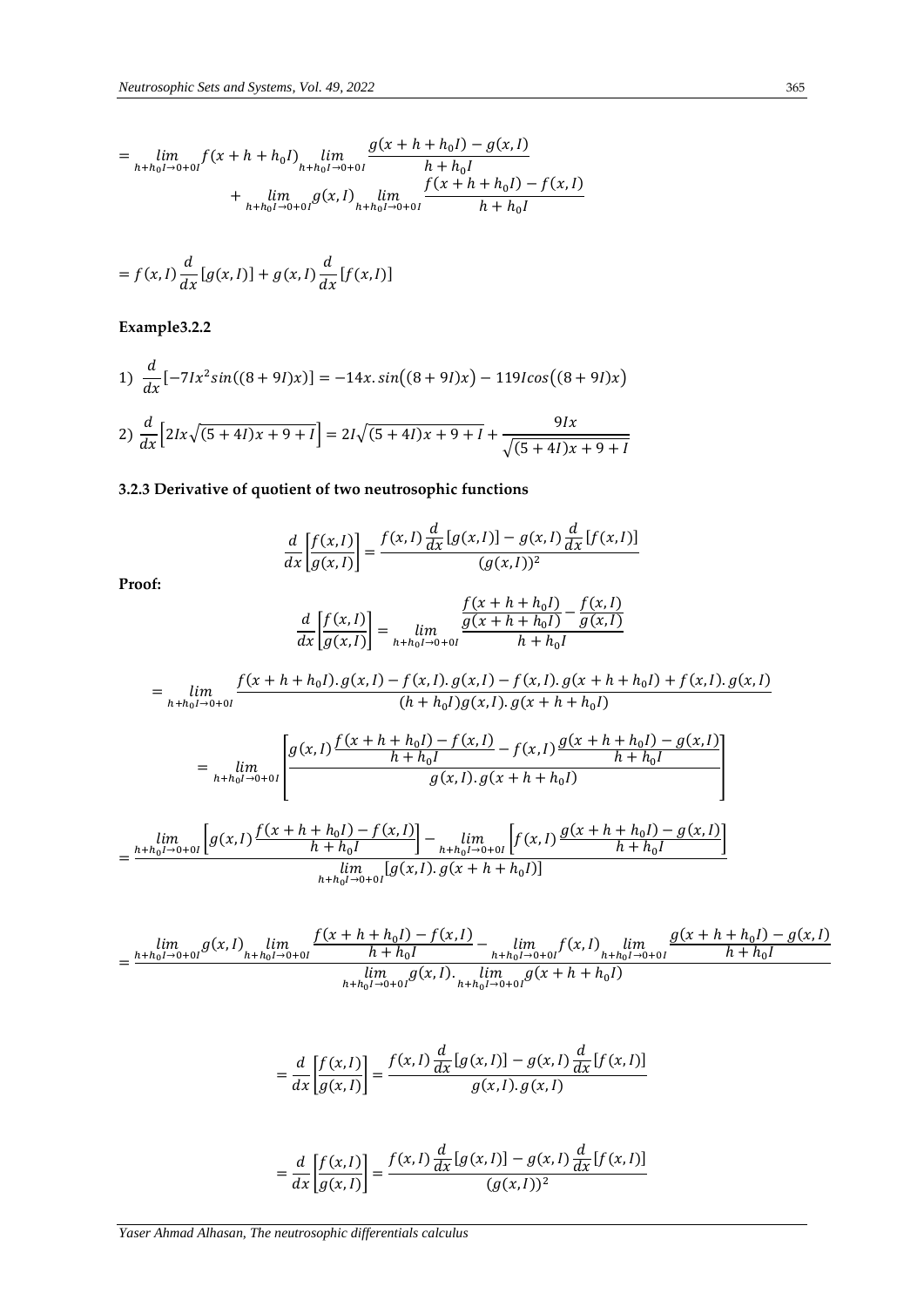### **Example3.2.3**

1) 
$$
\frac{d}{dx} \left[ \frac{e^{(3+l)x+5l}}{(3+4l)x} \right] = \frac{(3+l)(3+4l)x e^{(3+l)x+5l} - (3+4l)e^{(3+l)x+5l}}{(3+4l)^2 x^2}
$$

$$
= \frac{(3+l)x e^{(3+l)x+5l} - e^{(3+l)x+5l}}{(3+4l)x^2}
$$

$$
= (\frac{1}{3} - \frac{4}{21}l) \left[ \frac{(3+l)x e^{(3+l)x+5l} - e^{(3+l)x+5l}}{x^2} \right]
$$

2) 
$$
\frac{d}{dx} \left[ \frac{5I}{(1+I)x} \right] = \frac{-5I}{(1+I)x^2} = \left( -5 - \frac{5}{2}I \right) \frac{1}{x^2}
$$

# **3.3 Derivative of composite neutrosophic functions**

### **Chain Rule:**

if  $y = f(u, l)$  and  $u = g(x, l)$ , then:

$$
\frac{dy}{dx} = \frac{dy}{du} \cdot \frac{du}{dx} \quad \Rightarrow \quad \frac{dy}{dx} = \hat{f}(u, l) \cdot \hat{g}(x, l)
$$

 $x^2$ 

**Remarks:**

1) 
$$
\frac{d}{dx}[f(g(x, I))] = f'(g(x, I)). g'(x, I)
$$
  
\n2) 
$$
\frac{d}{dx}[f(g(h(x, I))] = f'\big(g(h(x, I))\big). g'(h(x, I)). h'(x, I)
$$
  
\n3) 
$$
\frac{d}{dx}[f(x, I)]^n = n[f(x, I)]^{n-1}. [f'(x, I)]; n \in R - \{0, 1\}
$$

**Example3.3.1**

1) 
$$
\frac{d}{dx}((2 + I)x^2 + 2Ix - 5 + 6I)^7 = 7((2 + I)x^2 + 2Ix - 5 + 6I)^6((4 + 2I)x + 2I)
$$
  
\n2) 
$$
\frac{d}{dx}sin^5((3 + 4I)x + 5I) = 4(3 + 4I)sin^4((3 + 4I)x + 5I)(cos((3 + 4I)x + 5I))
$$
  
\n
$$
= (12 + 16I)sin^4((3 + 4I)x + 5I)(cos((3 + 4I)x + 5I))
$$
  
\n3) 
$$
\frac{d}{dx} \left[ \sqrt{tan((6 + 4I)x - 2 + 7I)} \right] = \frac{(6 + 4I)sec^2((6 + 4I)x - 2 + 7I)}{2\sqrt{cos(4I)x - 2 + 7I}}
$$

$$
\int dx \left[\sqrt{\tan((0+4t)x - 2 + 7t)}\right] =
$$
  
= 
$$
\frac{(3 + 2t)\sec^2((6 + 4t)x - 2 + 7t)}{\sqrt{\tan((6 + 4t)x - 2 + 7t)}}
$$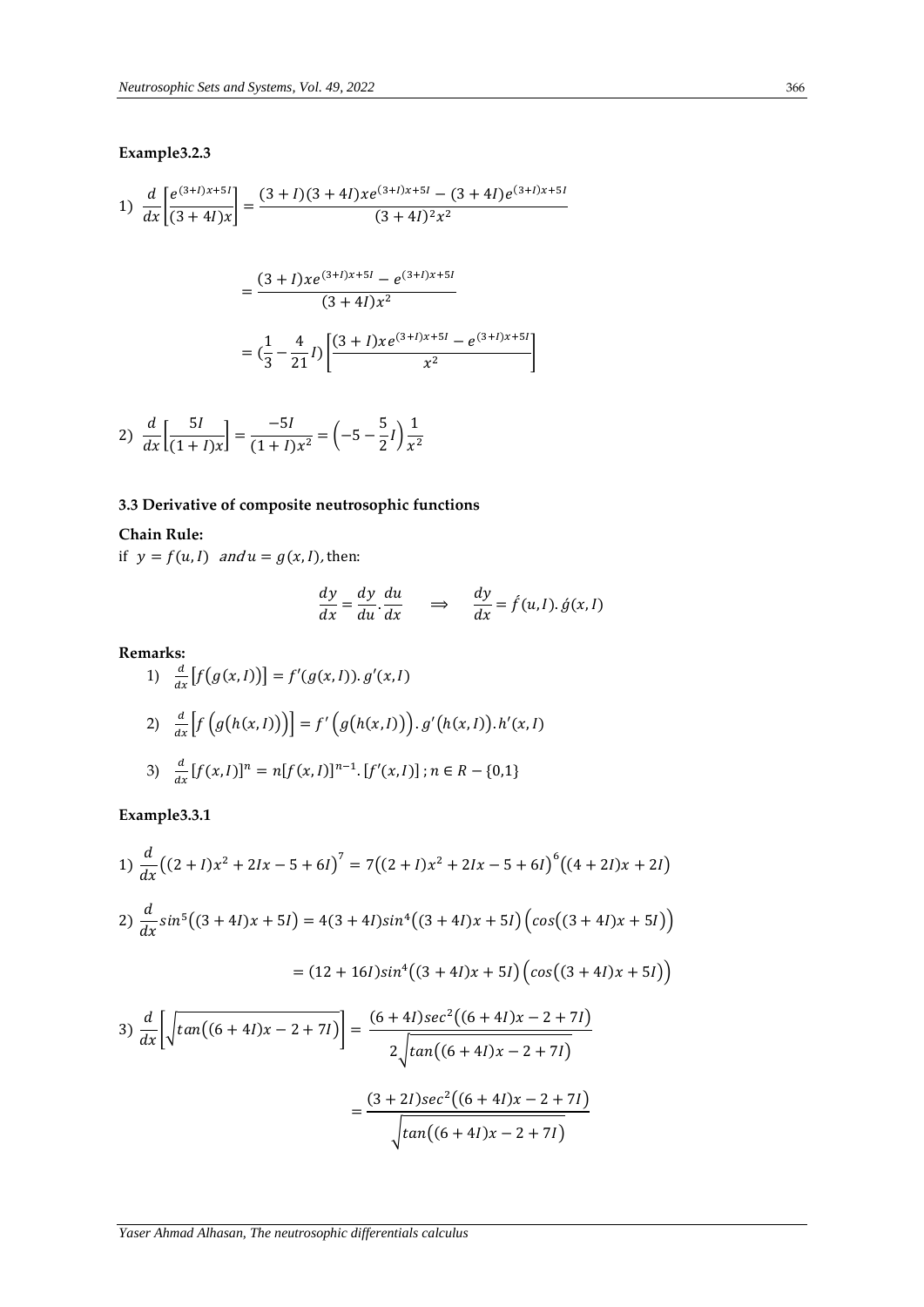### **Example3.3.2**

Find  $\frac{dy}{dx}$  of each the following:

$$
a) y = f(t, I) = 3It^2 + 5 - 6I, \quad t = g(x, I) = sin((6 + 4I)x - 2 + 7I) + tan((6 + 4I)x - 2 + 7I)
$$

**Solution:**

$$
\frac{dy}{dx} = \frac{dy}{dt} \cdot \frac{dt}{dx} \implies \frac{dy}{dx} = f(t, l) \cdot \dot{g}(x, l)
$$
  
= 6It \cdot ((6 + 4*l*)cos((6 + 4*l*)x - 2 + 7*l*) + (6 + 4*l*)sec<sup>2</sup>((6 + 4*l*)x - 2 + 7*l*))  
= 6*l*(6 + 4*l*)*t* \cdot (cos((6 + 4*l*)x - 2 + 7*l*) + sec<sup>2</sup>((6 + 4*l*)x - 2 + 7*l*))

$$
= 60\sin((6+4I)x - 2 + 7I) + \tan((6+4I)x - 2 + 7I) \cdot (\cos((6+4I)x - 2 + 7I) + \sec^2((6+4I)x - 2 + 7I))
$$

**b**) 
$$
y = f(t, l) = (t + 1 - 4l)^2
$$
,  $t = g(x, l) = \sqrt{(4 - 2l)x + 5l}$ 

**Solution:**

$$
\frac{dy}{dx} = \frac{dy}{dt} \cdot \frac{dt}{dx} \implies \frac{dy}{dx} = f(t, I) \cdot \hat{g}(x, I)
$$

$$
= 2(t + 1 - 4I) \frac{4 - 2I}{2\sqrt{(4 - 2I)x + 5I}}
$$

$$
= \frac{(4 - 2I)(t + 1 - 4I)}{\sqrt{(4 - 2I)x + 5I}}
$$

$$
= \frac{(4 - 2I)\left(\sqrt{(4 - 2I)x + 5I} + 1 - 4I\right)}{\sqrt{(4 - 2I)x + 5I}}
$$

$$
= \frac{(4 - 2I)\sqrt{(4 - 2I)x + 5I} + (4 - 2I)(1 - 4I)}{\sqrt{(4 - 2I)x + 5I}}
$$

$$
= (4 - 2I) + \frac{4 - 10I}{\sqrt{(4 - 2I)x + 5I}}
$$

**4. Derivatives of inverse neutrosophic trigonometric functions**

$$
9) \frac{d}{dx} [\sin^{-1}((a+bl)x + c + dl)] = \frac{a+bl}{\sqrt{1 - ((a+bl)x + c + dl)^2}}
$$
  

$$
10) \frac{d}{dx} [\cos^{-1}((a+bl)x + c + dl)] = -\frac{a+bl}{\sqrt{1 - ((a+bl)x + c + dl)^2}}
$$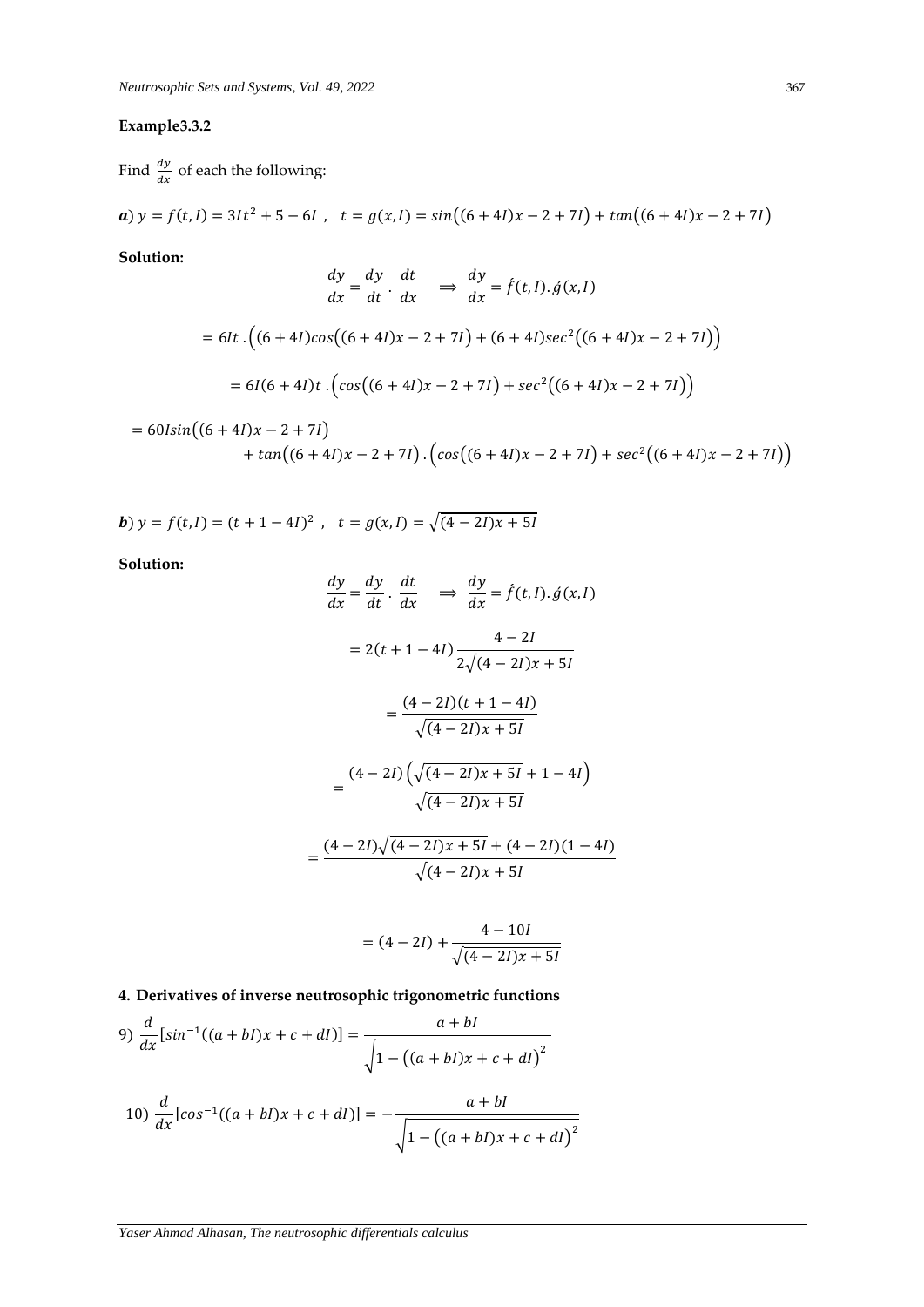11) 
$$
\frac{d}{dx}[tan^{-1}((a+bl)x + c + dl)] = \frac{a+bl}{1 + ((a+bl)x + c + dl)^{2}}
$$
  
\n12) 
$$
\frac{d}{dx}[cot^{-1}((a+bl)x + c + dl)] = -\frac{a+bl}{1 + ((a+bl)x + c + dl)^{2}}
$$
  
\n13) 
$$
\frac{d}{dx}[sec^{-1}((a+bl)x + c + dl)] = \frac{a+bl}{|(a+bl)x + c + dl|\sqrt{((a+bl)x + c + dl)^{2} - 1}}
$$
  
\n14) 
$$
\frac{d}{dx}[csc^{-1}((a+bl)x + c + dl)] = -\frac{a+bl}{|(a+bl)x + c + dl|\sqrt{((a+bl)x + c + dl)^{2} - 1}}
$$

**Proof (1):**

$$
y = \sin^{-1}((a + bl)x + c + dl)
$$
  
\n
$$
\sin y = (a + bl)x + c + dl
$$
  
\n
$$
\Rightarrow \cos y \frac{dy}{dx} = a + bl
$$
  
\n
$$
\frac{dy}{dx} = \frac{a + bl}{\cos y}
$$
  
\n
$$
\frac{dy}{dx} = \frac{a + bl}{\sqrt{1 - \sin^2 y}} = \frac{a + bl}{\sqrt{1 - ((a + bl)x + c + dl)^2}}
$$

#### **Note:**

In the same way we can prove the rest of the rules.

**Example4.1**

1) 
$$
\frac{d}{dx} \tan^{-1}((5+6I)x+4-7I) = \frac{5+6I}{1+\left((5+6I)x+4-7I\right)^2}
$$
  
2) 
$$
\frac{d}{dx} \left[ (4-2I)x^2 + \sec^{-1}((1+4I)x-3I) \right] = (8-4I)x + \frac{1+4I}{\left| (1+4I)x - 3I \right| \sqrt{\left( (1+4I)x - 3I \right)^2 - 1}}
$$
  
3) 
$$
\frac{d}{dx} \left[ (-4Ix+6-I)\cos^{-1}(9Ix+5-3I) \right] = -4I\cos^{-1}(9Ix+5-3I) - \frac{9I(-4Ix+6-I)}{\sqrt{1-(9Ix+5-3I)^2}}
$$

$$
= -4I\cos^{-1}(9Ix + 5 - 3I) + \frac{36Ix - 45I}{\sqrt{1 - (9Ix + 5 - 3I)^2}}
$$

### **4.1 Differentiation of implicit neutrosophic functions**

 $y = f(x, l)$  can be directly expressed as a function of  $(x, l)$ , such functions are known as explicit neutrosophic functions. But the relations of the form  $f(x, y, l) = 0 + 0l$ ,  $y$  is not directly expressed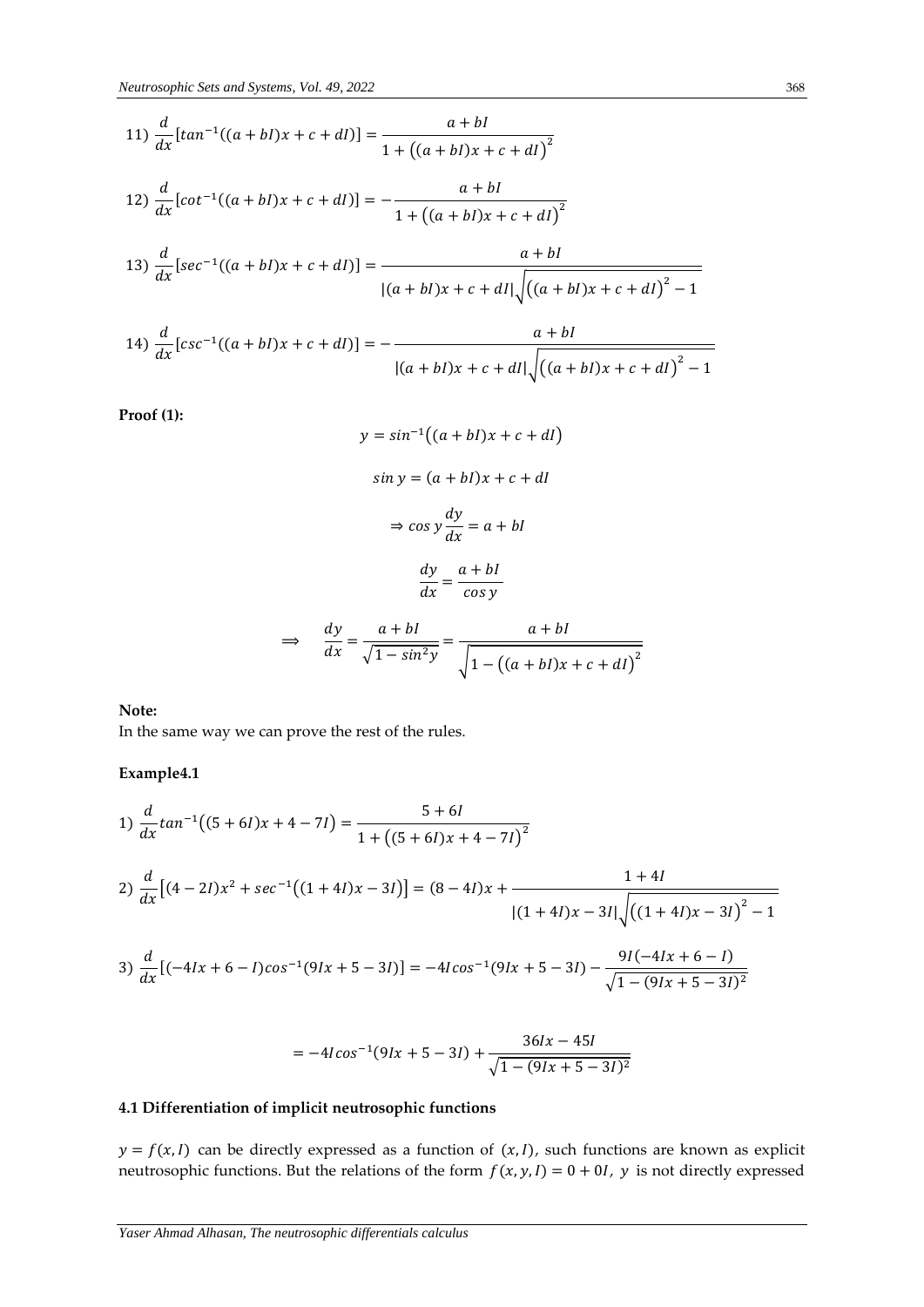as a function of  $(x, l)$  and also it is not easily solvable for y, In such case functions are known as implicit neutrosophic functions.

To find differentiation of implicit neutrosophic functions, we follow the following steps:

- $\triangleright$  Differentiate two sides of the given equation with respect to  $(x,1)$ .
- $\triangleright$  We isolate d on one side and the other terms on the other side to get the following equation:

$$
\varphi(x, y, I)\frac{dy}{dx} = \omega(x, y, I)
$$

Hence:

$$
\frac{dy}{dx} = \frac{\omega(x, y, l)}{\varphi(x, y, l)}
$$

### **Example4.1.1**

If  $3lxy^3 - (2+5l)x^2y = 7lx + 3 + 8l$ , find  $\frac{dy}{dx}$ . **Solution:**

$$
\frac{d}{dx}(31xy^3 - (2+51)x^2y) = \frac{d}{dx}(71x + 3 + 81)
$$
  

$$
91xy^2\frac{dy}{dx} - (4+101)xy - (2+51)x^2\frac{dy}{dx} = 71
$$
  

$$
(91xy^2 - (2+51)x^2)\frac{dy}{dx} = (4+101)xy - 31y^3 + 71
$$
  

$$
\frac{dy}{dx} = \frac{(4+101)xy - 31y^3 + 71}{91xy^2 - (2+51)x^2}
$$

**Example4.1.2**

If  $(3 + 5I)xy - \sin y = (5 + I)y - 1 + 2I$ , find  $\frac{dy}{dx}$ . **Solution:**

$$
\frac{d}{dx}((3+5I)xy - siny) = \frac{d}{dx}((5+I)y - 1 + 2I)
$$
  
(3+5I)y + (3+5I)x $\frac{dy}{dx}$  - cosy  $\frac{dy}{dx}$  = (5+I) $\frac{dy}{dx}$   
(3+5I)x $\frac{dy}{dx}$  - cosy  $\frac{dy}{dx}$  - (5+I) $\frac{dy}{dx}$  = -(3+5I)y  
((3+5I)x - cosy - (5+I)) $\frac{dy}{dx}$  = -(3+5I)y  
 $\frac{dy}{dx}$  =  $\frac{-(3+5I)y}{(3+5I)x - cosy - (5+I)}$ 

### **4.2 Logarithmic neutrosophic differentiation**

We use the logarithmic neutrosophic differentiation for differentiating neutrosophic functions of the form  $y = f(x, I)^{g(x, I)}$  and for neutrosophic function which contains product and quotient of two or more neutrosophic functions.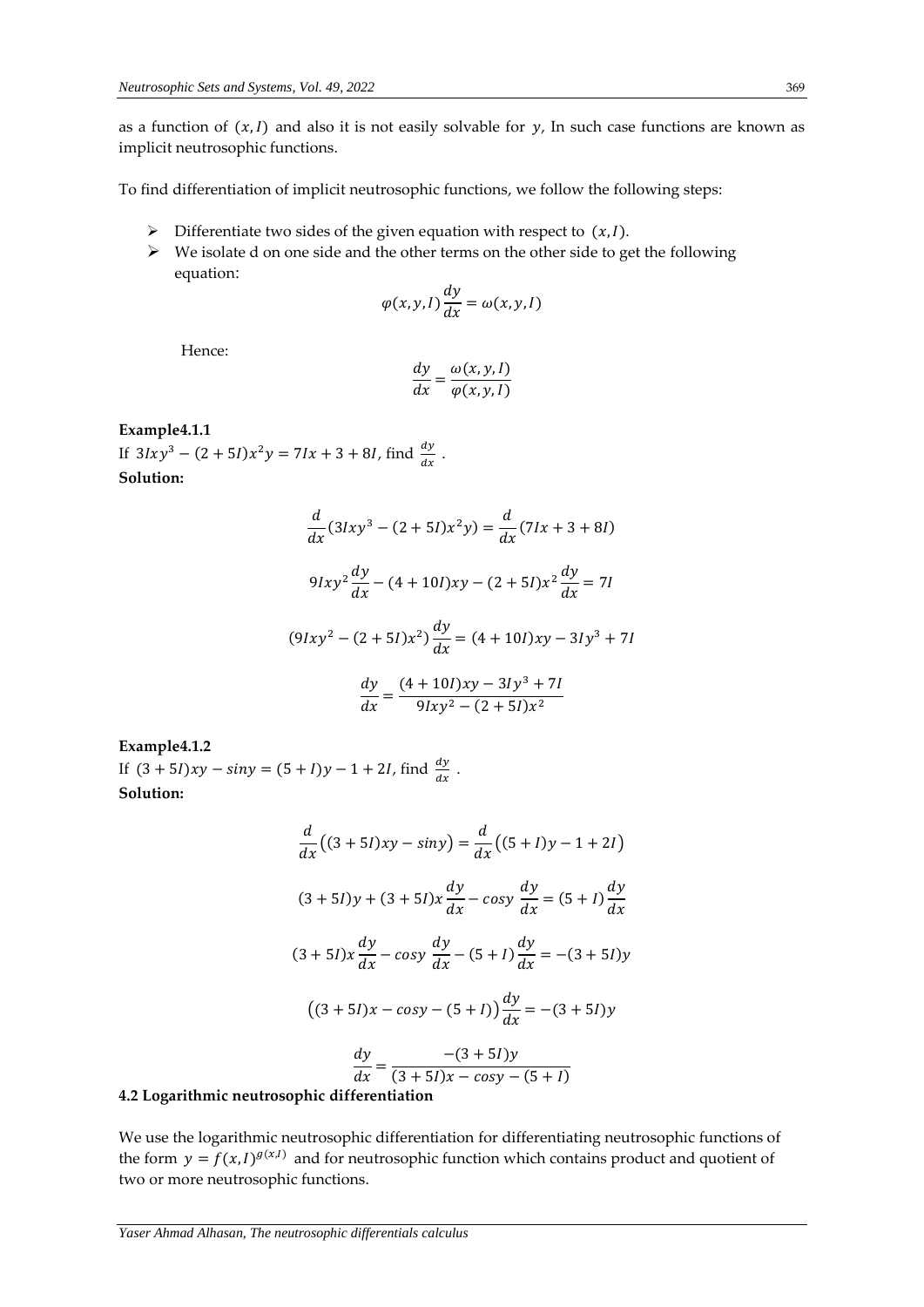We will discuss the steps for solving the first case, and in the same way the second case is done.

### **Solution steps:**

 $\triangleright$  Take logarithmic of the two sides

$$
ln y = ln f(x, I)^{g(x, I)}
$$

$$
ln y = g(x, I) \cdot ln f(x, I)
$$

 $\triangleright$  Now differentiate of the two sides

$$
\frac{1}{y}\frac{dy}{dx} = g(x, I)\frac{d}{dx}\ln f(x, I) + \ln f(x, I)\frac{d}{dx}g(x, I)
$$

$$
\Rightarrow \frac{1}{y}\frac{dy}{dx} = g(x, I)\frac{1}{f(x, I)}\hat{f}(x, I) + \ln f(x, I)\hat{g}(x, I)
$$

$$
\Rightarrow \frac{dy}{dx} = y\left(g(x, I)\frac{1}{f(x, I)}\hat{f}(x, I) + \ln f(x)\hat{g}(x, I)\right)
$$

$$
\frac{dy}{dx} = f(x, I)^{g(x, I)}\left(g(x, I)\frac{1}{f(x, I)}\hat{f}(x, I) + \ln f(x)\hat{g}(x, I)\right)
$$

### **Example4.2.1**

If  $y = (ln(2+3I)x + 9I)^{\sqrt{(4-2I)x}}$ , find  $\frac{dy}{dx}$ . **Solution:**

$$
ln y = ln(ln(2 + 3I)x + 9I)^{\sqrt{(4-2I)x}}
$$

$$
ln y = \sqrt{(4-2I)x} ln(ln(2+3I)x+9I)
$$

$$
\frac{d}{dx}lny = \frac{d}{dx}\left(\sqrt{(4-2I)x}ln(ln(2+3I)x+9I)\right)
$$

$$
\frac{1}{y}\frac{dy}{dx} = \frac{4-2I}{2\sqrt{(4-2I)x}}\ln(\ln(2+3I)x+9I) + \frac{\frac{2+3I}{\ln(2+3I)x}}{(\ln(2+3I)x+9I)}\sqrt{(4-2I)x}
$$

$$
\frac{1}{y}\frac{dy}{dx} = \frac{2-I}{\sqrt{(4-2I)x}}\ln(\ln(2+3I)x+9I) + \frac{2+3I}{\ln(2+3I)x(\ln(2+3I)x+9I)}\sqrt{(4-2I)x}
$$

$$
\frac{dy}{dx} = y\left(\frac{2-I}{\sqrt{(4-2I)x}}\ln(\ln(2+3I)x+9I) + \frac{2+3I}{\ln(2+3I)x(\ln(2+3I)x+9I)}\sqrt{(4-2I)x}\right)
$$

$$
\frac{dy}{dx} = (\ln(2+3I)x+9I)\sqrt{(4-2I)x}\left(\frac{2-I}{\sqrt{(4-2I)x}}\ln(\ln(2+3I)x+9I) + \frac{2+3I}{\ln(2+3I)x(\ln(2+3I)x+9I)}\sqrt{(4-2I)x}\right)
$$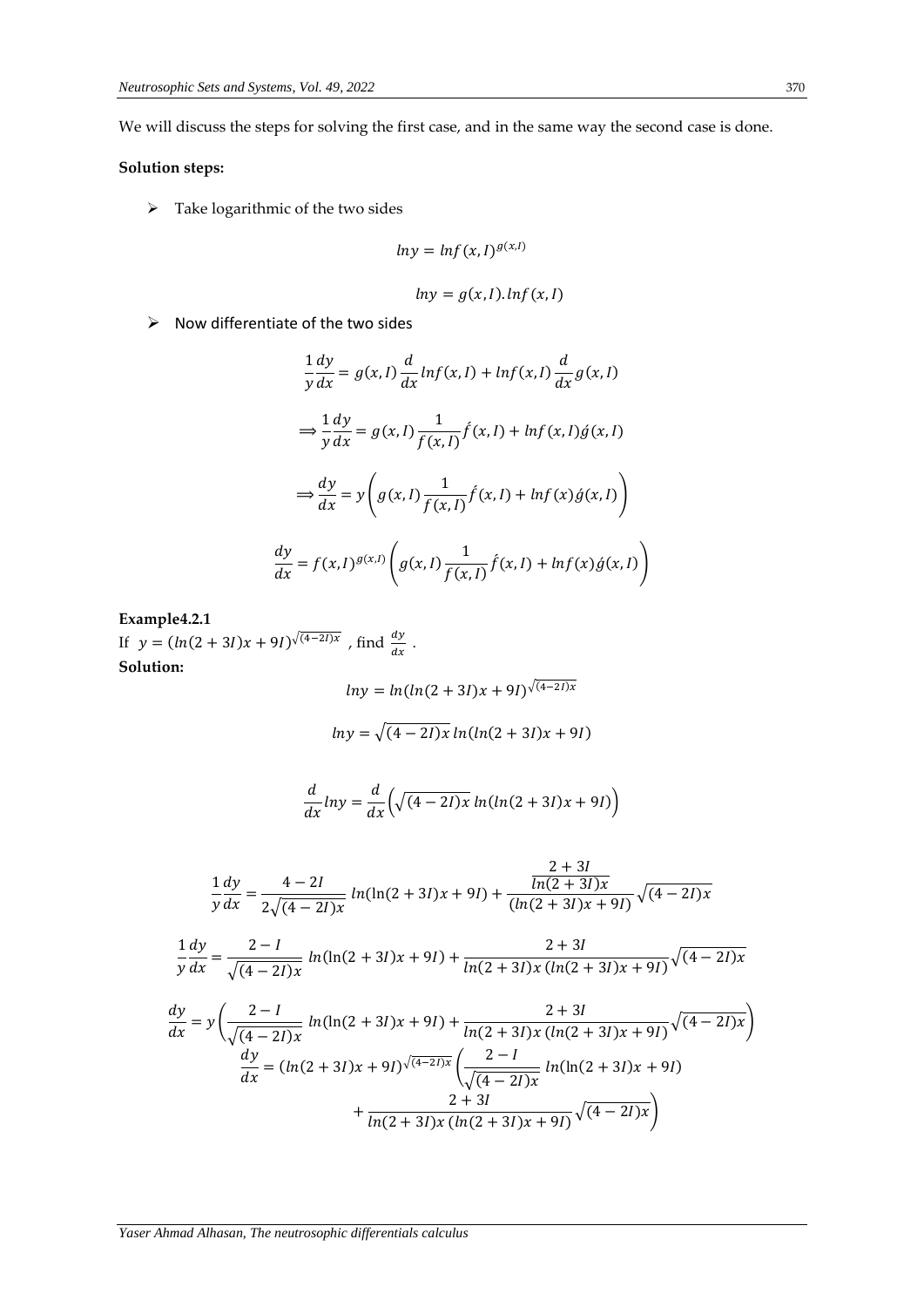### **Example4.2.2**

If 
$$
y = \frac{(3x^2 - 1 + 6l)^4 \tan^{-1}(5lx + 2 + 9l)}{(3 - 5l)x - 4l}
$$
, find  $\frac{dy}{dx}$ .  
Solution:

 $ln y = ln \left( \frac{(3x^2 - 1 + 6i)^4 tan^{-1}(5ix + 2 + 9i)}{(2 - 5i)x + 4i} \right)$  $\frac{2}{(3-5l)x-4l}$  $ln y = ln((3x^2 - 1 + 6i)^4 tan^{-1}(5ix + 2 + 9i)) - ln((3 - 5i)x - 4i)$  $ln y = 4ln(3x^2 - 1 + 6l) + ln(tan^{-1}(5lx + 2 + 9l)) - ln((3 – 5l)x – 4l)$ 

$$
\frac{d}{dx}ln y = \frac{d}{dx}(4ln(3x^2 - 1 + 6l) + ln(tan^{-1}(5lx + 2 + 9l)) - ln((3 - 5l)x - 4l))
$$

$$
\frac{1}{y}\frac{dy}{dx} = \frac{12}{3x^2 - 1 + 6I} + \frac{\frac{5I}{1 + (5Ix + 2 + 9I)^2}}{\tan^{-1}(5Ix + 2 + 9I)} - \frac{3 - 5I}{(3 - 5I)x - 4I}
$$

$$
\frac{dy}{dx} = y \left[ \frac{12}{3x^2 - 1 + 6l} + \frac{5l}{(1 + (5lx + 2 + 9l)^2)tan^{-1}(5lx + 2 + 9l)} - \frac{3 - 5l}{(3 - 5l)x - 4l} \right]
$$
  

$$
\frac{dy}{dx} = \frac{(3x^2 - 1 + 6l)^4 tan^{-1}(5lx + 2 + 9l)}{(3 - 5l)x - 4l} \left[ \frac{12}{3x^2 - 1 + 6l} + \frac{5l}{(1 + (5lx + 2 + 9l)^2)tan^{-1}(5lx + 2 + 9l)} - \frac{3 - 5l}{(3 - 5l)x - 4l} \right]
$$

### **4.3 Higher order neutrosophic derivatives**

Let  $f: D_f \subseteq R \to R_f \cup \{I\}$ , then  $\frac{dy}{dx} = \hat{f}(x,I)$  is also a neutrosophic function, which can be again differentiated with respect to x. The derivative of  $\frac{dy}{dx}$  is denoted by  $\frac{d^2y}{dx^2}$  $\frac{a}{dx^2}$  and is called (second order derivative) of the neutrosophic function  $y = f(x, I)$ ,  $\frac{d}{dx} \left( \frac{d^2y}{dx^2} \right)$  $\frac{d^2y}{dx^2}$  =  $f''(x,I)$  is called (third order derivative).

Similarly, fourth, fifth and so on. In general the  $n<sup>th</sup>$  derivative of neutrosophic function  $y = f(x, l)$ is denoted by  $\frac{d^n y}{dx^n}$  $\frac{d^{n}y}{dx^{n}} = f^{(n)}(x,I) .$ 

**Example4.3.1** Find the second derivative of  $f(x, I) = cos((4 - 5I)x - 7I)$ **Solution:**  $\hat{f}(x, I) = -(4 - 5I)\sin((4 + 5I)x - 7I)$ 

$$
f''(x, I) = -(4 - 5I)^2 \cos((4 + 5I)x - 7I)
$$

$$
f''(x,I) = (-16 + 15I)\cos((4 + 5I)x - 7I)
$$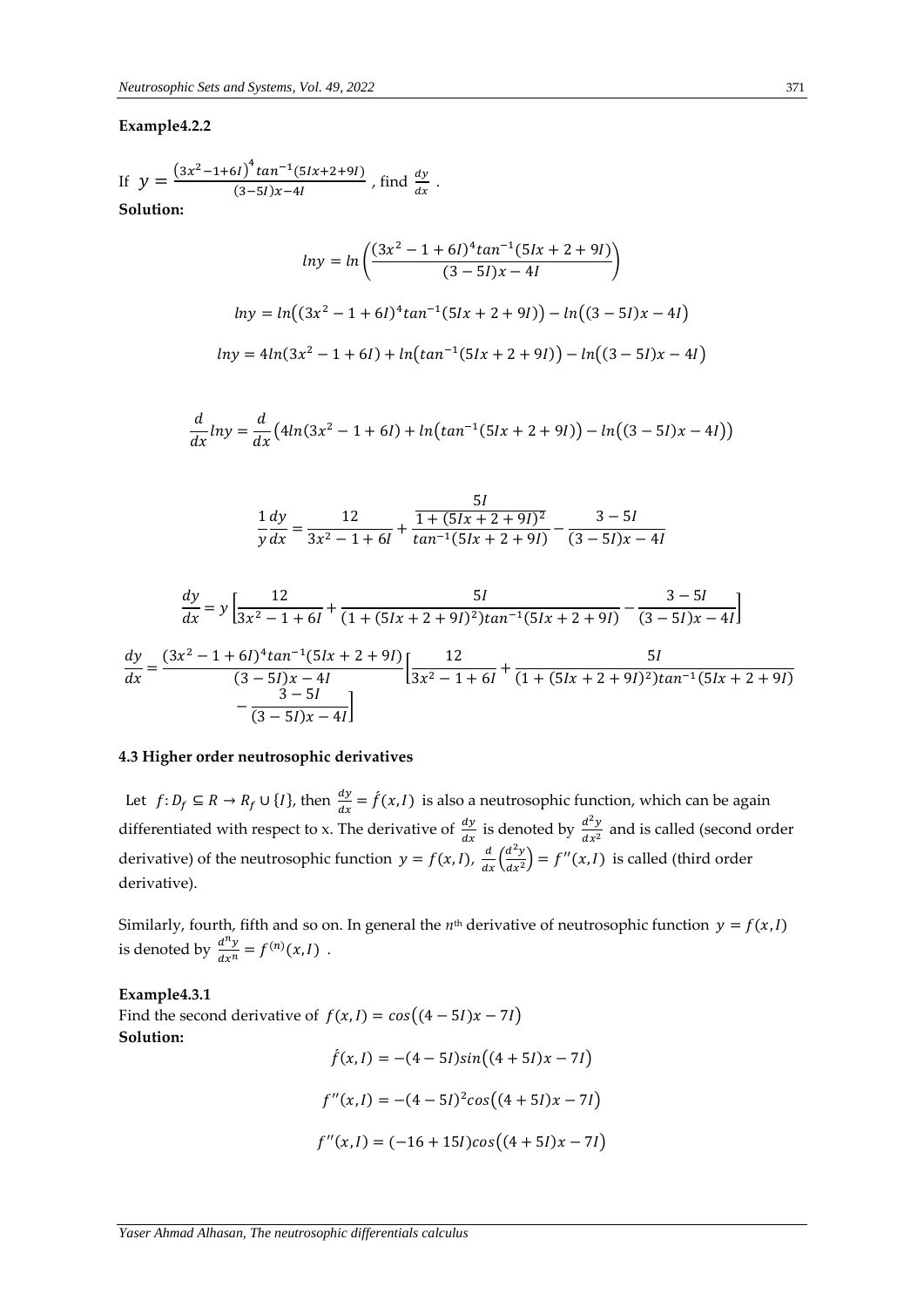**Example4.3.2** Let  $f(x, l) = 6lx^3 - (2 - l)x^2 + 5lx + 2 - 7l$ , find  $f''(1 - 3l)$ . **Solution:**  $\hat{f}(x, I) = 12Ix^2 - (4 - 2I)x + 5I$ 

$$
f''(x, I) = 24Ix - 4 + 2I
$$
  
\n
$$
\Rightarrow f''(1 - 3I) = 24I(1 - 3I) - 4 + 2I
$$
  
\n
$$
= 24I - 72I - 4 + 2I = -4 - 46I
$$

### **4.4 Differentiation of parametric neutrosophic functions**

#### **Definition4.4.1**

Let  $y = \phi(x, l)$  neutrosophic function, it can be represented by means of some parametric equations such as  $y = f(t, l)$  and  $x = g(t, l)$ , where t is some parameter. We call  $y = \phi(x, l)$  a parametric neutrosophic functions.

Then:

$$
\phi(x, I) = \frac{f(x, I)}{g(x, I)} \qquad \Rightarrow \qquad \frac{dy}{dx} = \frac{dy/dt}{dx/dt}
$$

### **Example4.4.1**

Let  $x = (1 - 3l)t^2$  and  $y = (2 - 2l)t$ , find  $\frac{dy}{dx}$ . **Solution:**

$$
\frac{dy}{dx} = \frac{dy/dt}{dx/dt}
$$

$$
= \frac{2 - 2I}{2(1 - 3I)t} = \frac{1 + I}{(1 - 3I)t}
$$

$$
= (1 - 2I)\frac{1}{t}
$$

**Example4.4.2**

Let  $x = (4 + I) (\theta + \sin(2\theta + 4 - 6I))$  and  $y = (2 - 2I)(1 - \cos(2\theta + 4 - 6I))$ , find  $\frac{dy}{dx}$ . **Solution:**

$$
\frac{dy}{dx} = \frac{dy/d\theta}{dx/d\theta}
$$

$$
=\frac{(2-2I)\sin(2\theta+4-6I)}{(4+I)\left(1+\cos(2\theta+4-6I)\right)}=\frac{2-2I}{4+I}\frac{\sin(2\theta+4-6I)}{1+\cos(2\theta+4-6I)}
$$

$$
= \left(\frac{1}{2} - \frac{1}{2}I\right) \frac{2\sin(\theta + 2 - 3I)\cos(\theta + 2 - 3I)}{2\cos^2(\theta + 2 - 3I)}
$$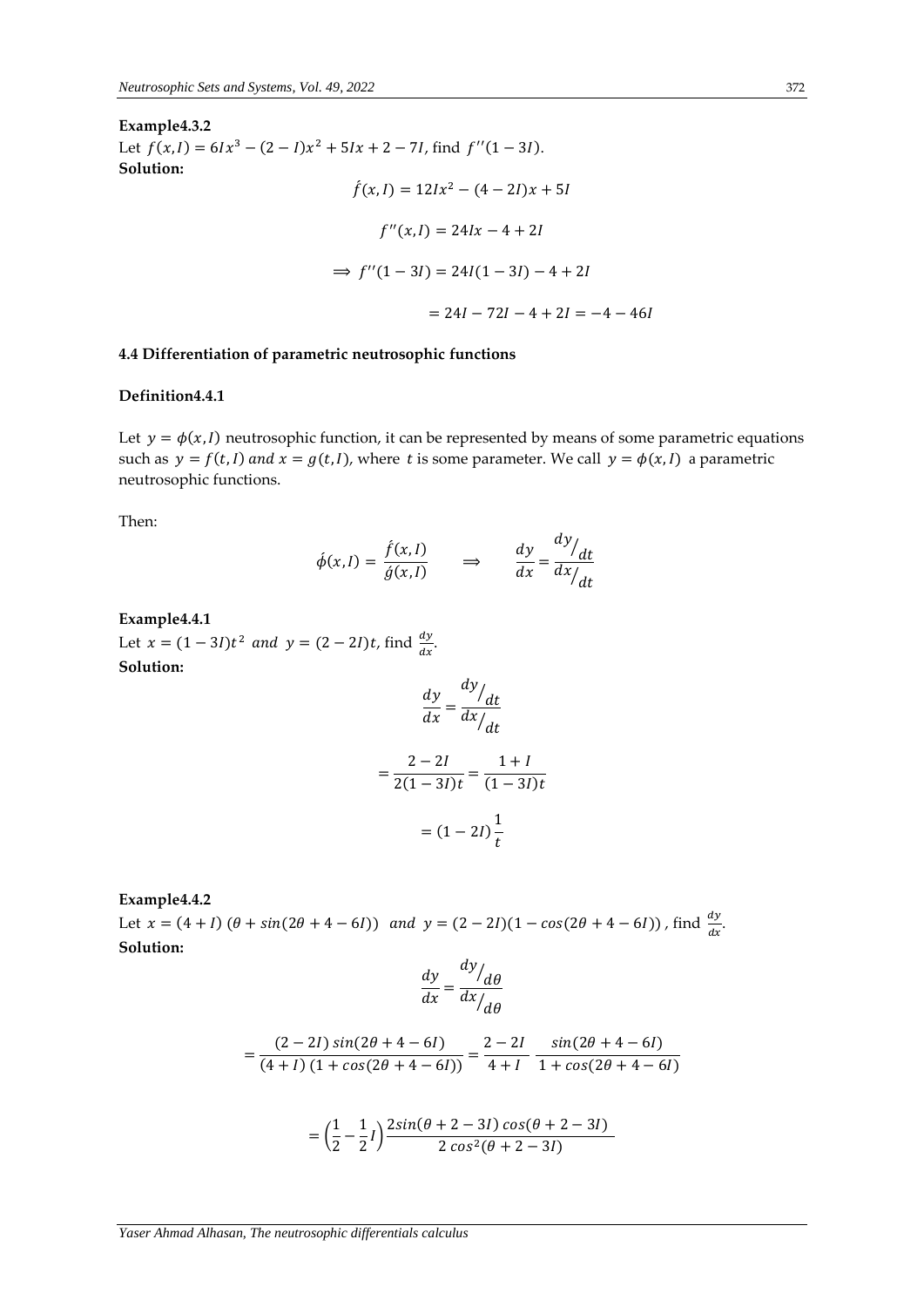$$
= \left(\frac{1}{2} - \frac{1}{2}l\right) \frac{\sin(\theta + 2 - 3l)}{\cos(\theta + 2 - 3l)}
$$

$$
= \left(\frac{1}{2} - \frac{1}{2}l\right) \tan(\theta + 2 - 3l)
$$

**Example4.4.2**

Differentiate  $e^{(3+I)x+5I}$  with respect to  $\sqrt{(5+4I)x+9+I}$ . **Solution:**

Let  $u = e^{(3+I)x+5I}$  and  $v = \sqrt{(5+4I)x+9+I}$ 

Then, the required derivative is:

$$
\frac{du}{dv} = \frac{du}{dv}/\frac{dx}{dx}
$$

$$
= \frac{(3 + I)e^{(3 + I)x + 5I}}{5 + 4I}
$$

$$
= \frac{6 + 2I}{5 + 4I}\sqrt{(5 + 4I)x + 9 + I}e^{(3 + I)x + 5I}
$$

$$
= \left(\frac{6}{5} - \frac{14}{45}I\right)\sqrt{(5 + 4I)x + 9 + I}e^{(3 + I)x + 5I}
$$

#### **5. Conclusions**

The derivatives are important in our lives, such as calculating the function of velocity, displacement and acceleration as a function of time for rectilinear motion and others, and calculating any rate of change of any variable in relation to another variable or variables such as the rate of fuel consumption or the rate of decreasing or increasing any variable by changing any other. This led us to study the neutrosophic differentials for neutrosophic functions from that contain indeterminacy. Where the neutrosophic differentiable is defined, and properties of neutrosophic differentiation are introduced. In addition to studying derivative of composite neutrosophic functions, derivatives of inverse neutrosophic trigonometric functions, differentiation of implicit neutrosophic functions, logarithmic neutrosophic differentiation, higher order neutrosophic derivatives, and differentiation of parametric neutrosophic functions. The importance of this paper lies in the field of the neutrosophic integrals.

**Acknowledgments:** This publication was supported by the Deanship of Scientific Research at Prince Sattam bin Abdulaziz University, Alkharj, Saudi Arabia.

#### **References**

[1] Smarandache, F., "Introduction to Neutrosophic Measure, Neutrosophic Integral, and Neutrosophic Probability", Sitech-Education Publisher, Craiova – Columbus, 2013.

[2] Smarandache, F., "Finite Neutrosophic Complex Numbers, by W. B. Vasantha Kandasamy", Zip Publisher, Columbus, Ohio, USA, pp.1-16, 2011.